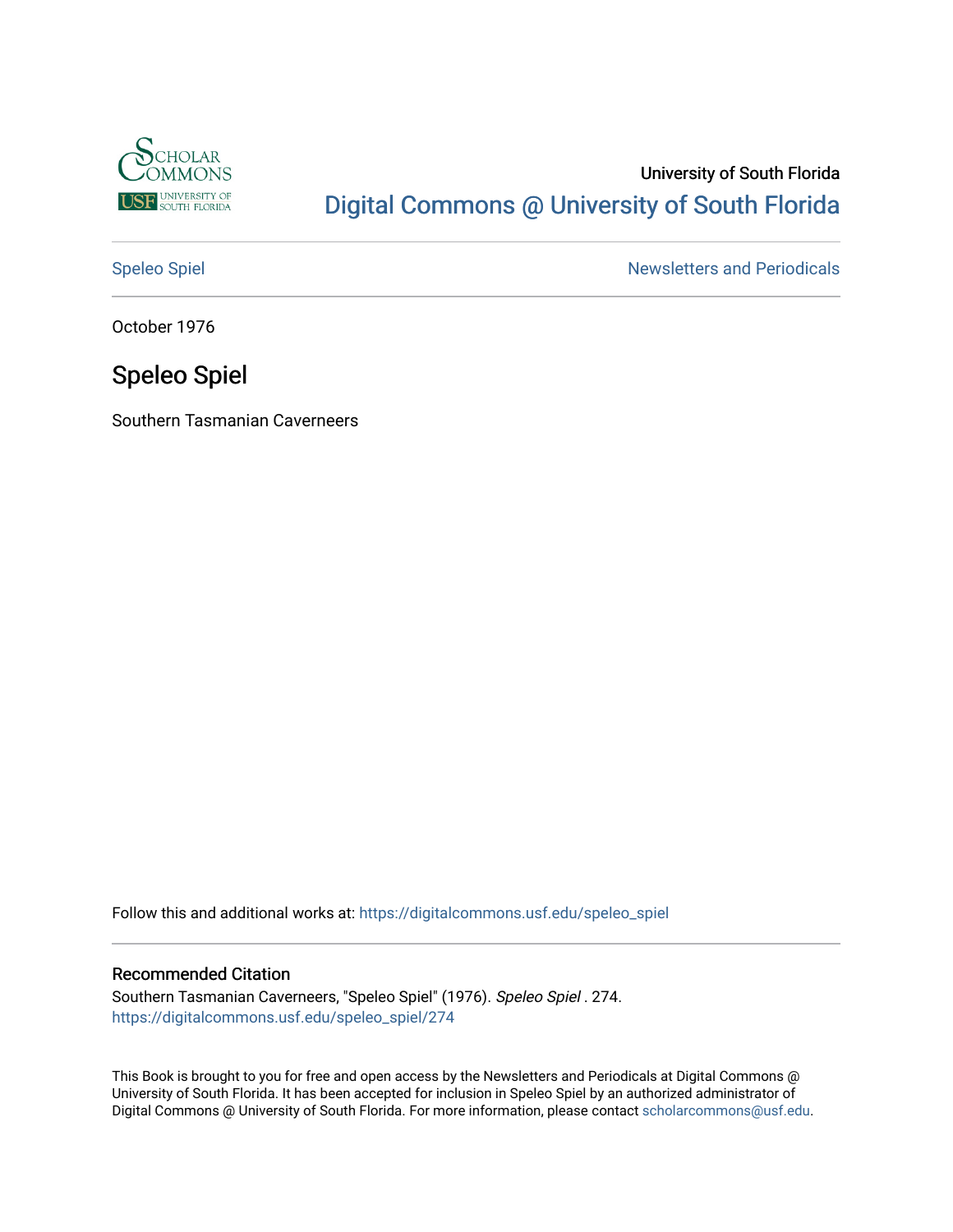# SPELEO SPIEL

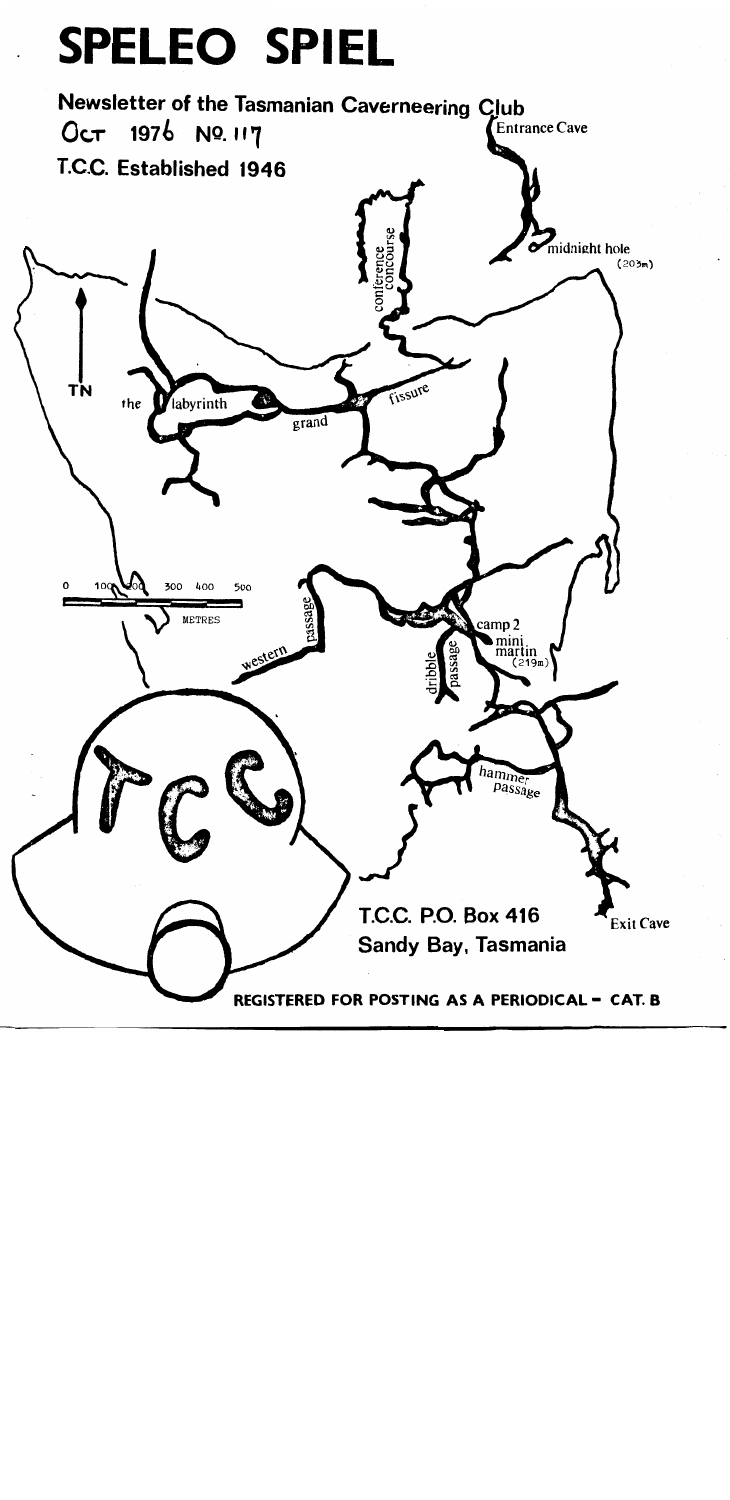Speleo Spiel No. 117. Page 1. Description of the Cotober, 1976. Newsletter of the Tasmanian Caverneering Club. ANNUAL SUBSCRIPTION *6* 4.00. **SINGLE** COPY 40 CENTS. President: Andrew Skinner, 1 Randall Street, Sandy Bay, 7005. Secretary: Tony Culberg, 16 Nelumie Street, Lindisfarne, 7015. Secretary: Tony Culberg, 16 Nelumie Street, Lindisfarne, 7015.<br>President Maydena Branch: Max Jeffries, 66 South Avenue, Maydena, 7457. President Maydena Branch: Max Jeffries, 66 South Avenue, Maydena, 7457. Editor "Speleo Spiel": Albert Goede, Unit 4, 120 Strickland Ave., Sth.Hobart, 7000.<br> **PORWARD PROGRAMME** October 9 - Maydena area, probably West Florentine. Leader: Laurie Moody. October 16,17 - Fait Cave. Leader: Andrew Skinner. October 30,31 - Mole Creek. Varied programme including photography. Leader: Andrew Skinner. November **<sup>3</sup>**- **GENERAL** MEETING:- 8 p.m. Will probably be held at the S.C.S. clubrooms in Davey Street, up the first lane past the Aberfeldy Hotel. Phone Andrew Skinner for confirmation. . November 6 **or** 7 - Ladderwork and SRT practice on Sphinx Rock. Leader: Stuart Nicholas. ................................................

#### EDITORIAL

Once again I find myself as editor of the Spiel as Laurie Moody has had to reeign due to other commitments. On behalf of all club members I wish to thank Laurie for his efforts over the last eighteen months. Caving activity is still at a low ebb but with summer on the way we look forward to a little more activity and enthusiasm on the part of members. The last general meeting was attended by only seven full members. Those who were conspicuous by their absence missed a very interesting evening. *Our* guest for the meeting was Bill Tomalin who discussed the problems of caver neering as an outdoor activity for secondary schools. He also showed a very interesting 40 min. film made and directed at Mole Creek by pupils from Kingston High School. Films were also shown by Therese Goede and Vincent Smith.

Readers may be excused if they get the impression that the Spiel is written by the editor with the assistmce of **Anne** Annan of the Maydena Branch. This is - YOUR newsletter and we would like **YOUR** contribution from time to time. There's plenty to write about: exploration, caving techniques, photography, conservation, and mary other aspects of speleology.

Close co-operation between T.C.C. and S.C.S. is still under discussion as this goes to press. The proposals published in the September Spiel were presented as hav**ing** been accepted by both clubs. This is not the case. The version published was the one agreed .to **by** T.C.C. **A** modified version was agreed to by S.C.S. in which all reference to possible long term amalgamation was deleted. A few problems remain and it is hoped to have another meeting of club representatives soon to see if we can come to a mutual agreement for close co-operation for a 12 mth. trial period.

A. Coede. - - - - - - - - - - - - - - - - -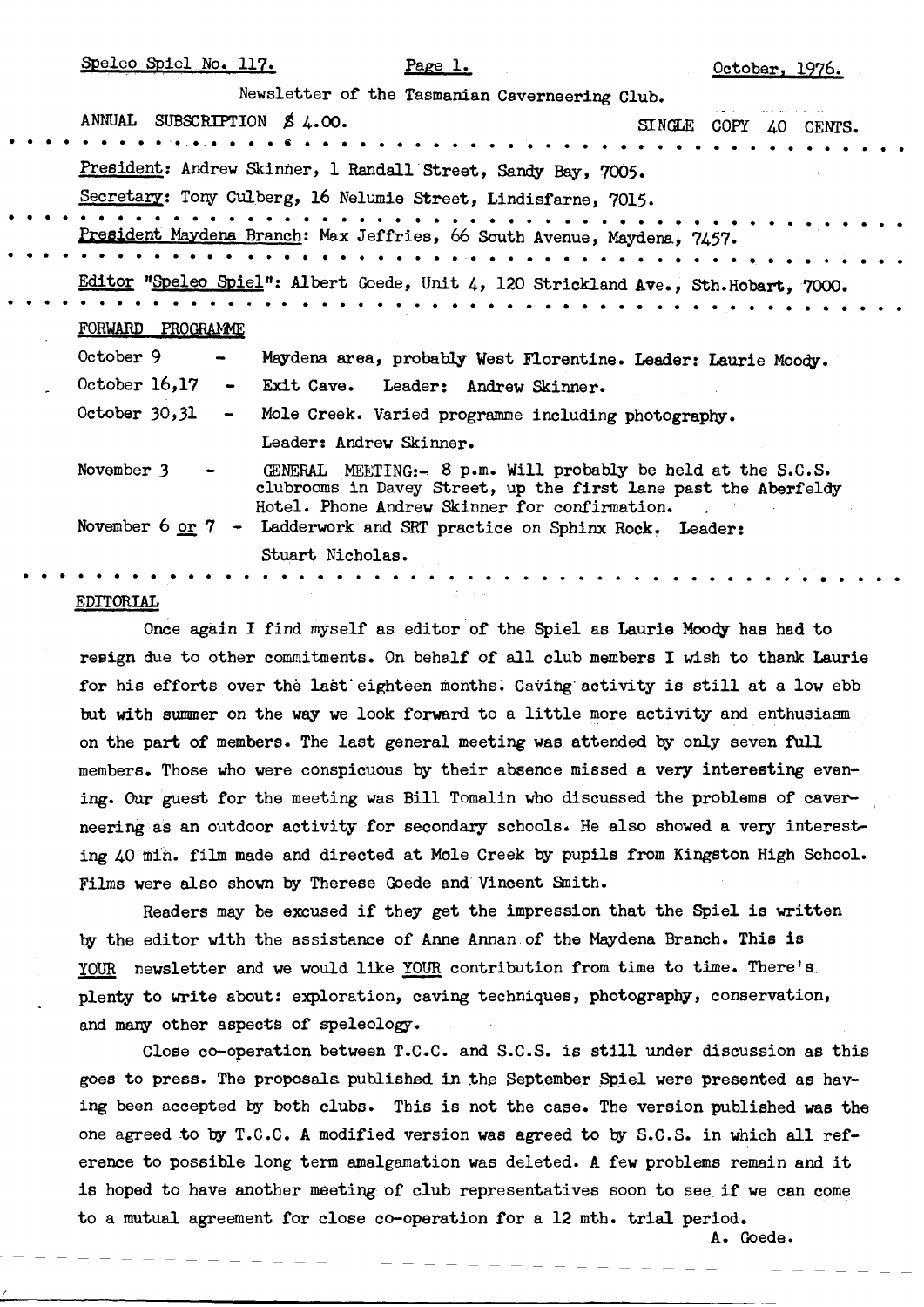#### LETTER TO THE EDITOR.

... After reading the proposal for the long term amalgamation of S.C.S. and T.C.C. in the September Spiel, a number of questions come to mind.

Firstly the feasibility of the  $T.C.C.$  paying half the yearly rental for the S.C.S. clubrooms in Davey Street. The T.C.C seems to have functioned per-. fectly well,up till now without a club room, and will possibly be taking on an unnecessary financial burden.

The position of the Maydena branch after such an amalgamation should be considered. At present we have a number of club ladders which are used nearly every weekend and often during the week. It would be to the detriment of the Maydena branch, if after the amalgamation, all equipment is kept at Davey Street, as proposed.

The idea of joint trips brings up the problem of cumbersome numbers, especially in caves with deep pitches to be negotiated which could become long drawn out affairs.

Perhaps these are just minor problems to be overcome with further discussion. At present I feel that the ideal situation would be one where the two clubs operate separately - but in close co-operation, exchanging and sharing expertise and equipment when necessary. This idea proved very successful during the recent exploration of the Chairman. Anne Annan. (Maydena.)

#### From our Maydena Correspondent:

Just an informal report of what we have been doing over the past week in case you want something for the Spiel.

Last Sunday **(5** Sept.) while the others were down The Chairman, John showed **Max,** Therese and I two more holes on two separate ridgee along from The Chair**ban,** both worth further investigation. We also looked at another hole **back** from The Chairman which looks and sounds promising.

On Monday (6th) dohn and I had a look in Vandal Cave and we are going back this Sunday to haul out those logs that have been pushed down the light hole - such a beautiful little cave.

Wednesday (8th) John found 6 shafts below The Chairman - one very promising, as an alternative entrance to The Chairman (just speculating).

> Anne Annan. ...................

**NEW** NAMES. - -

JF - 99 was officially named The Chairman at the September meeting. The name **was** proposed by members of the Maydena Branch responsible for its discovery and so named because it dominates the caves around it.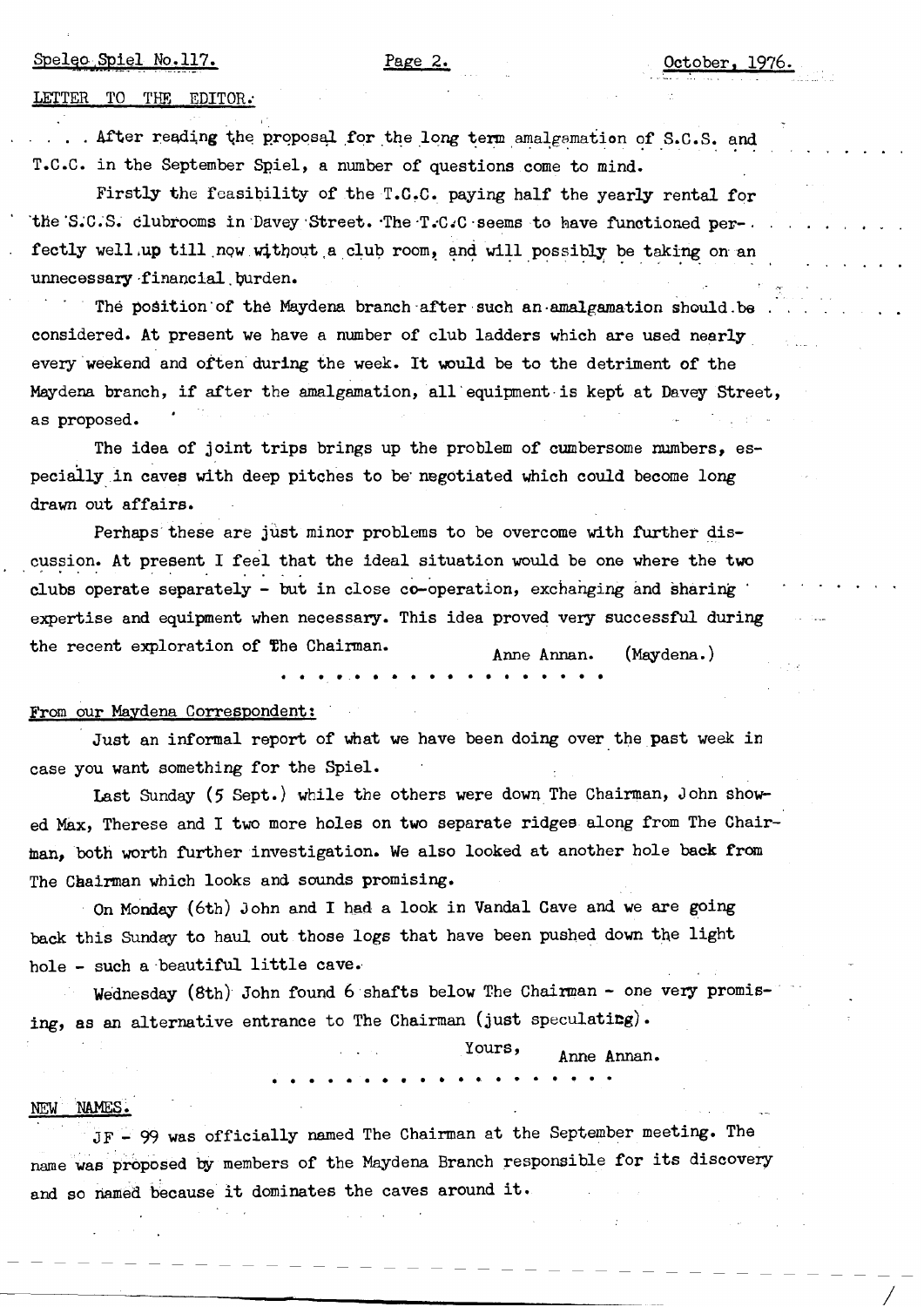#### Page 3.

#### **TRIP** REFORT.

Track Cutting from Adamson Falls to Creekton Falls - Saturday, June 5th, 1976. Roy Skinner.

The party consisted of approximately twenty, organized by Hastings Caves guide, Graham Rushton, and comprised of 10 pupils from St.Francis Special School led by Mr. Murray Coombes, T.C.C. members Bill Nicholson and myself and several other interested individuals including Mr. Ray McLeod of Dover, who with Greg and Graham Rushton,John McLeod and myself had marked a course between the two falls in June, 1969.

We departed from the Hastings Caves restaurant at 10a.m., drove **to** the bulldozer track at the end of Chestermans Road. It was noted that the Forestry have commenced thinning operations around the bulldozer track that leads to the Adamson Falls track proper. I feel that these operations above the Hastings Caves could have an adverse effect on the caves. I feel also that the Forestry should be requested to restrict felling operations to not less than 50 metres from either side of the Adamson Falls track. I have heard that there is an intention to remove Celery Top Pine from this area.

Another worry is that trail bikes have been ridden along the bulldozer track, and could cause considerable damage to the walking track if they get on to it.

After the party gathered at Adamson Falls, Ray McLeod and myself went ahead and re-marked the original route while Graham Rushton and Frank Morley (of N.P.w.s.) followed with chain-saws and the rest of the party contributing with axes, machetes etc. Good progress was made to a small stream about one third of the way to Creekton Falls where the party came together again for lunch.

Further good progress was then made to an area cleared by an old landslip from where there are fine wiews of the coast around Southport. After a brief spell we encountered some difficulty in selecting a satisfactory route for the final descent into the gully where Creekton Falls are situated. The terrain is quite steep here, with horizontal scrub predominant. At 3.30p.m. it was decided to call a halt and return to Adamson Falls before dark.

Although no member of the party reached Creekton Falls, it was a most successful day, and there will be little effort in cutting the remaining few hundred metres with light-weight chain-saws. It was resolved to complete the track in September.

**--------I----------** 

" We moved on, reverting to the convoluted postures of our pre-evolutionary ancestors - crouching, crawling, wriggling through mud, squirming through pools of water, with only a rare blessed moment to stand erect. We came to a narrow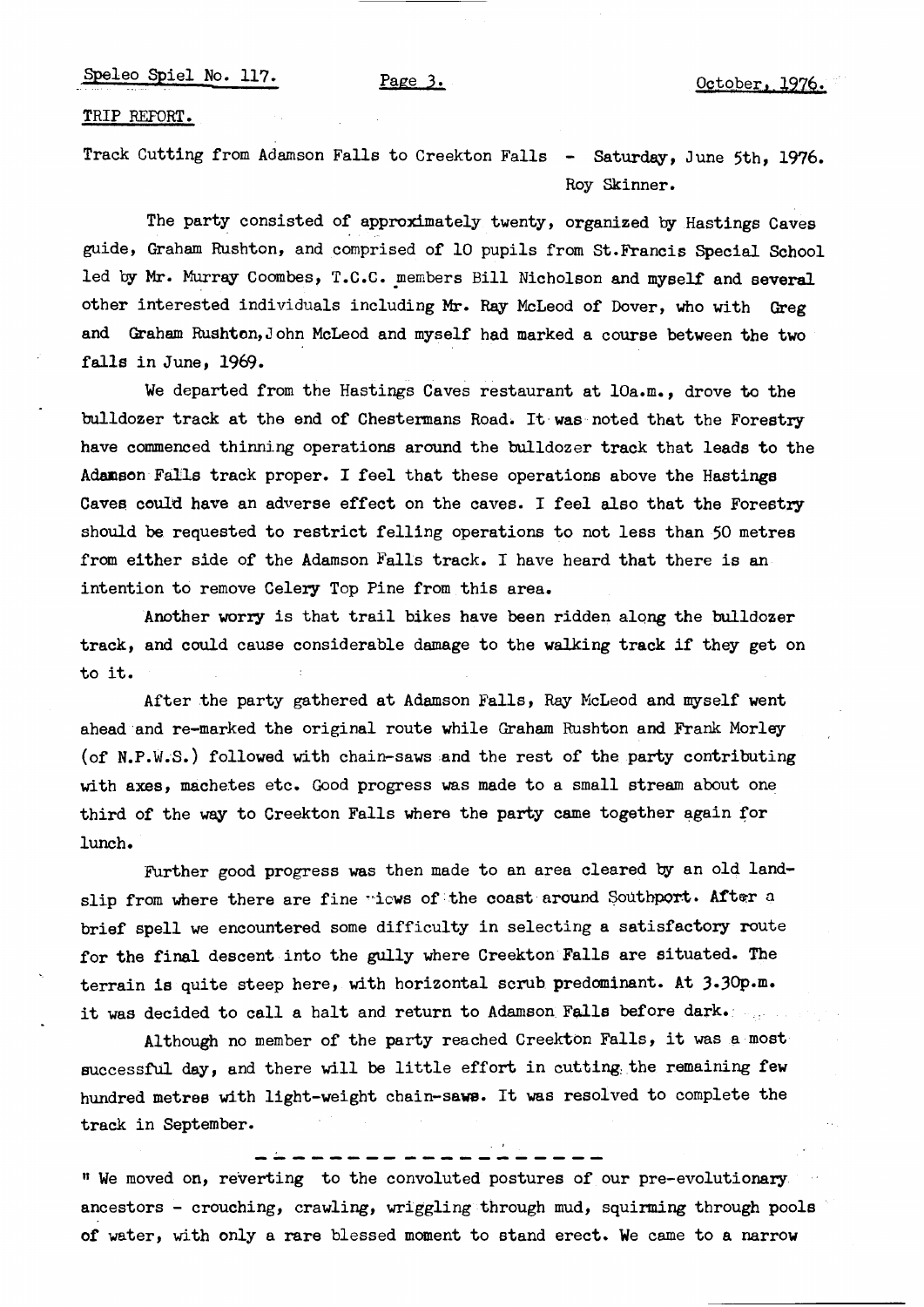cleft. The three ahead slipped through, but the malevolent rock caught me at the breastbone and held fast. And there I lay, on the agonizing side of panic, **miy**  arms and shoulders straining forward, the rest of me left behind In that nether world."

It's all right,he did get through - eventually. The above extract is from an article in the September issue of the Reader's Digest entitled " Inside Hell's Cave ", and despite the 'flowery' descriptions is well worth reading. " Hell's Cave" is of course Hölloch in Switzerland's Muota Valley, renowned for its size, and its tendencies to flood rapidly, trapping unwary cavers.

THE SOURCE OF THE JUNEE RIVER.

by Albert Goede.

A generation of cavers have wondered and speculated whether Growling Swallet in the Florentine Valley was the source of the Junee River and if not, where the water from Growling Swallet could possibly rise. The stream flowing into Growling Swallet is one of the largest sinking underground in the Junee Florentine area and it **was** difficult to imagine that so much mter could reappear without being noticed. Although, with the thick wet forest vegetation covering the area it was just conceivable that a major rising could be overlooked. The entire area contained only two risings sufficiently large to be seriously considered. One obvious candidate was the Junee River rising a linear distance of 9.5 **kms,** to the south-east. If water from Growling Swallet was to resurge here it would have to cross the major surface divide between the Florentine and Tyenna Rivers. The other contender was the rising of Lawrence Creek Rivulet located 11.2 **kms.** away to the **NW** of the swallet.

Growling Swallet had been known since early this century as it was situated close to an old packhorse track(Karmbergs Track) following the eastern side of the Florentine Valley. It was loceted by members of the Tasmanian Caverneer ing Club about 1948 and given its present name. In 1953 the cave was explored to a depth of approximately 150 metres where the party was stopped by a six metre drop. It thus became the deepest cave in Australia at that time. It was visited again by a party(including myself) in 1956 and on that occasion we managed to reach what appeared to be a final siphon at a depth of 168 metres. This remained an Australian depth record for some eleven years. On the 1956 trip some compass bearings were taken and it was noticed that the lower part of the cave trended in an east to south-easterly direction which caused a renewal of speculation about the resurgence of its waters at Junee Cave. The cave stub- $\gamma$ : bornly refused to yield any more secrets until last summer when it **was** visited by club members Peter Shaw and Stuart Nicholas under very dry conditions.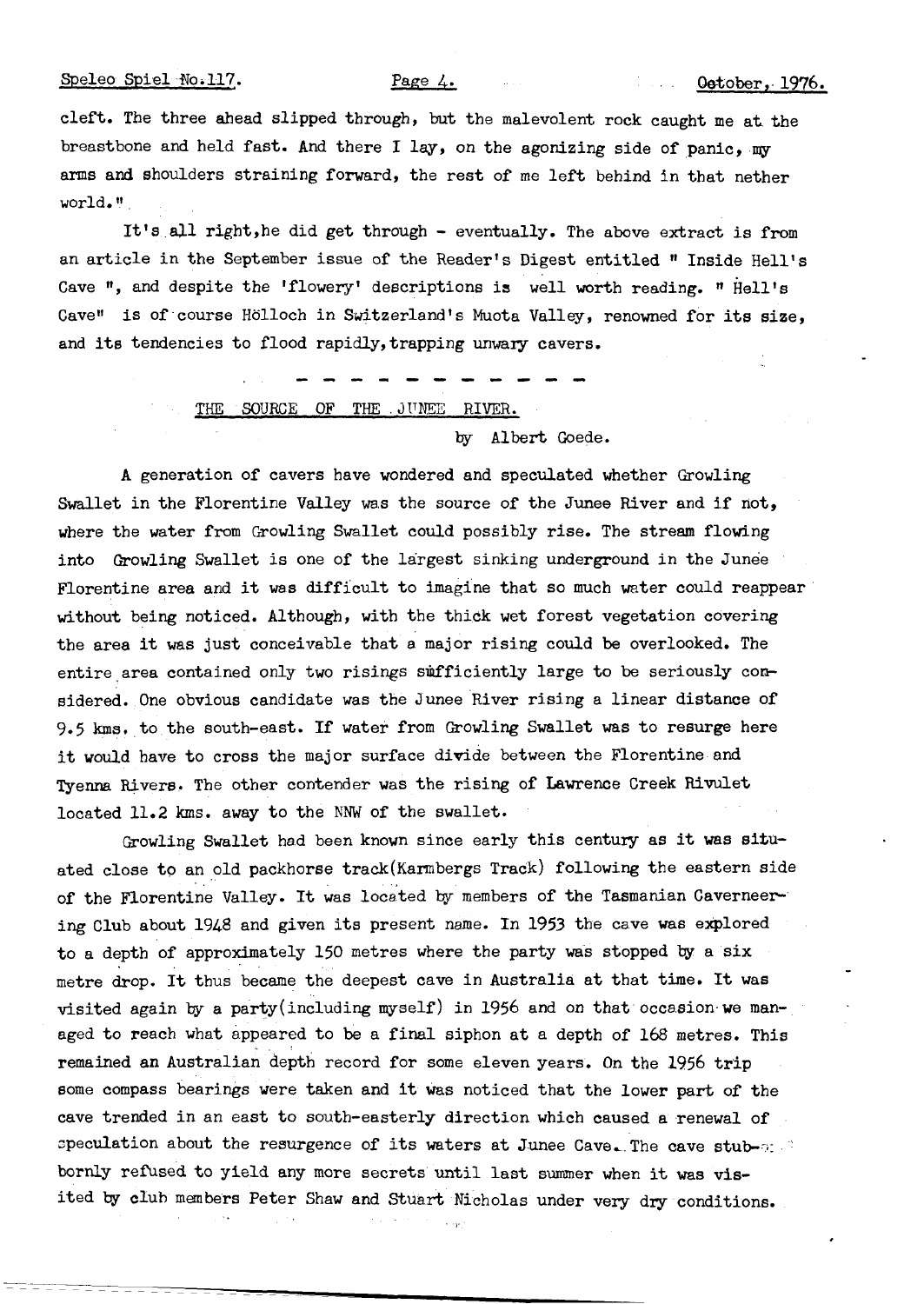They found the terminal siphon open and explored for some distance until stopped by a deep pool requiring wetsuits. When they returned a fortnight later the dry spell had ended and the siphon had closed.

Speculation on where the water went has also been made on geological grounds. **A** study of the structure of the limestone should at least give clues to the most likely direction in which the underground water would move. For a number of years the only available map was a geological sketch map of the Junee area by Hughes and Everard in 1953, published in "Hughes(1957): Limestones in Tasmania." This map at least suggested the possibility that the water flowed towards Junee but as our knowledge of the area grew it became more and more obvious that the mapping was of a very poor standard.

The geology of the Florentine Valley was mapped in 1963 by a geology honours student - Keith Corbett - and did much to clarify the situation there. His map clearly indicated that the stream flowing into Growling Swallet once occupied a surface course flowing westerly into the Florentine River. It seems probable that this course was last occupied during the Last Glaciation(more than 10,000 years ago) when heavy gravel loads carried by the stream under cold climate conditionsplugged the underground drainage. Geological mapping indicated, however, that underground drainage could not flow in the same direction as its path was blocked by the core of a NNW plunging anticline consisting of older non-calcareous rocks. If Growling Swallet water reached the Florentine it could do so only by flowing along the strike in a **NNW** direction. The only large resurgence in this direction is Lawrence Creek. But to do so the water would have to flow through an area of low relief which would have forced it close to the surface. Some surface evidence of such a route in the form of an alignment of collapse sinkholes could be expected but no such evidence could be found. In 1974 another geology honours student - Roger Whyte -  $r_{\theta}$ mapped the Junee area and the geological structure that emerged clearly indicated that the water could flow predominantly along the strike of the rocks from Growling Swallet to Junee. Such a path would be shorter and have a steeper overall gradient than a flowpath to the Lawrence Creek Risiq.

Since 1971 I had been keeping partial flow records at Junee Cave (Goede, 1973). Calculations of two rather different kinds based on these records showed that the Junee Rising drained an area of not less than  $65 \text{ km}^2$ . Once again this suggested that the Junee River drained a large^ area than would be **ex**pected if Growling Swallet was not included in its catohment.

The programme to trace the path of Growling Swallet water began a few months ago when Leigh Gleeson of S.C.6. , using fluoroscein supplied by that club and by the University of Tasmania, started tracing the water of several swallets located between Junee Cave and Growling Swallet. A stream sinking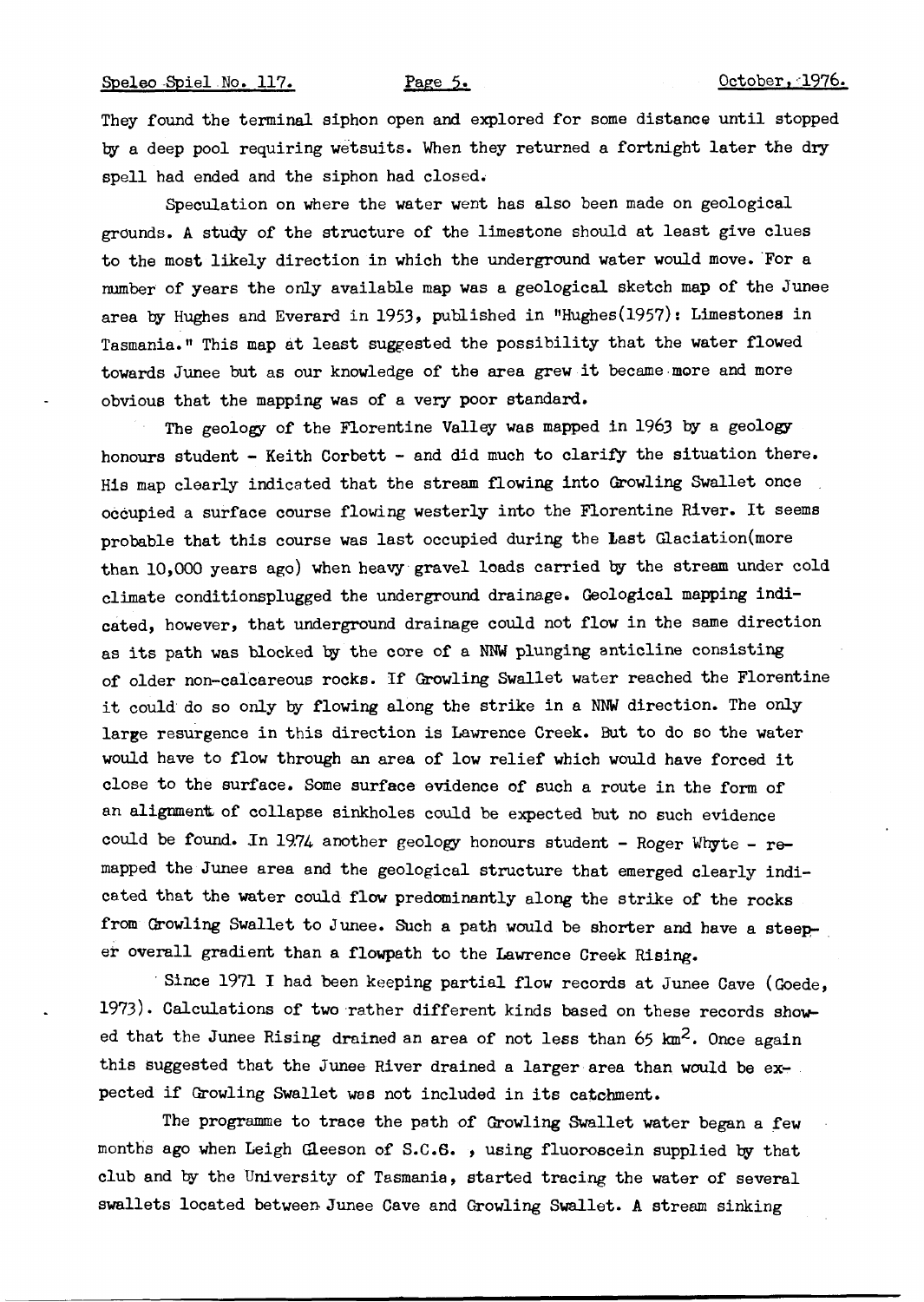**I** 

near Satans Lair and another one further west near Rescue Pot were both traced successfully to Junee Cave using charcoal detectors both there and in the Tyenna River. The second tracing using two kgs. of fluoroscein also yielded a vismal confirmation.

Everything was now in readiness to trace the waters of Growling Swallet. The quantity of fluoroscein decided on as a result of our experience with the earlier tracings was three kgs. and we estimated that if the water did emerge at Junee it would probably take two or three days.

The day of decision arrived. I inserted the fluoroscein at the cave entrance at 12.35 p.m. on Thursday, 26th August and within the next **2&** hours char coal detectors were placed at the Lawrence Creek Rising, the Tyenna River at the Florentine Road bridge and the Junee River inside the Junee Cave. Visual obser vation was plamed for the following weekend and in addition my assistant, Denis Charlesworth would keep an eye on things while carrying out water sampling in the Junee area the following day. The president of the Maydena Branch of T.C.C., Max Jeffries, was also alerted.

The dye was first observed by Denis at 1.20 p.m. on Friday, 27th August while he was driving along the Junee Road towards the cave. At this time - 24 hrs 45 mins. after the insertion of the dye - it had already travelled some distance downstream of the resurgence so that the actual travel time from Growling Swailet to Junee was probably no more than 24 hrs. This is an incredibly fast time for such a long underground flowpath - a linear distance of 9.5 kms. It suggests that water is travelling through large conduits at high velocity.

When Max Jeffries observed the river at  $4$  p.m. on the same day it was brilliantly green all the way down to its junction with the Tyenna River and for some distance beyond.

The Junee Cave charcoal detector was collected at 10.45 a.m. on Saturday morning by which time no trace of the fluoroscein remained in the river. The other two detectors were collected on Sunday - the Lawrence Creek one at 10.25 a.m. and the Tyenna River one at 4 p.m. When the charcoal samples were analyzed the Junee Cave one was strongly positive as expected while Lawrence Creek appeared to be negative. It is difficult to be cerdain about the Tyenna River sample as the water is strongly discoloured by organic acids but nevertheless there was at least a suggestion of a slight greenish tinge which may be due to fluorescein. Pending further tests the possibility must be considered that a small quantity of water from Growling Swallet finds its way into the Tyenna River upstream from the Florentine Road bridge.

The result of the water tracing exteriments is that Growling Swallet's stream has been confirmed as the largest and probably the most distant source of the Junee River. The velocity of flow of the underground water suggests that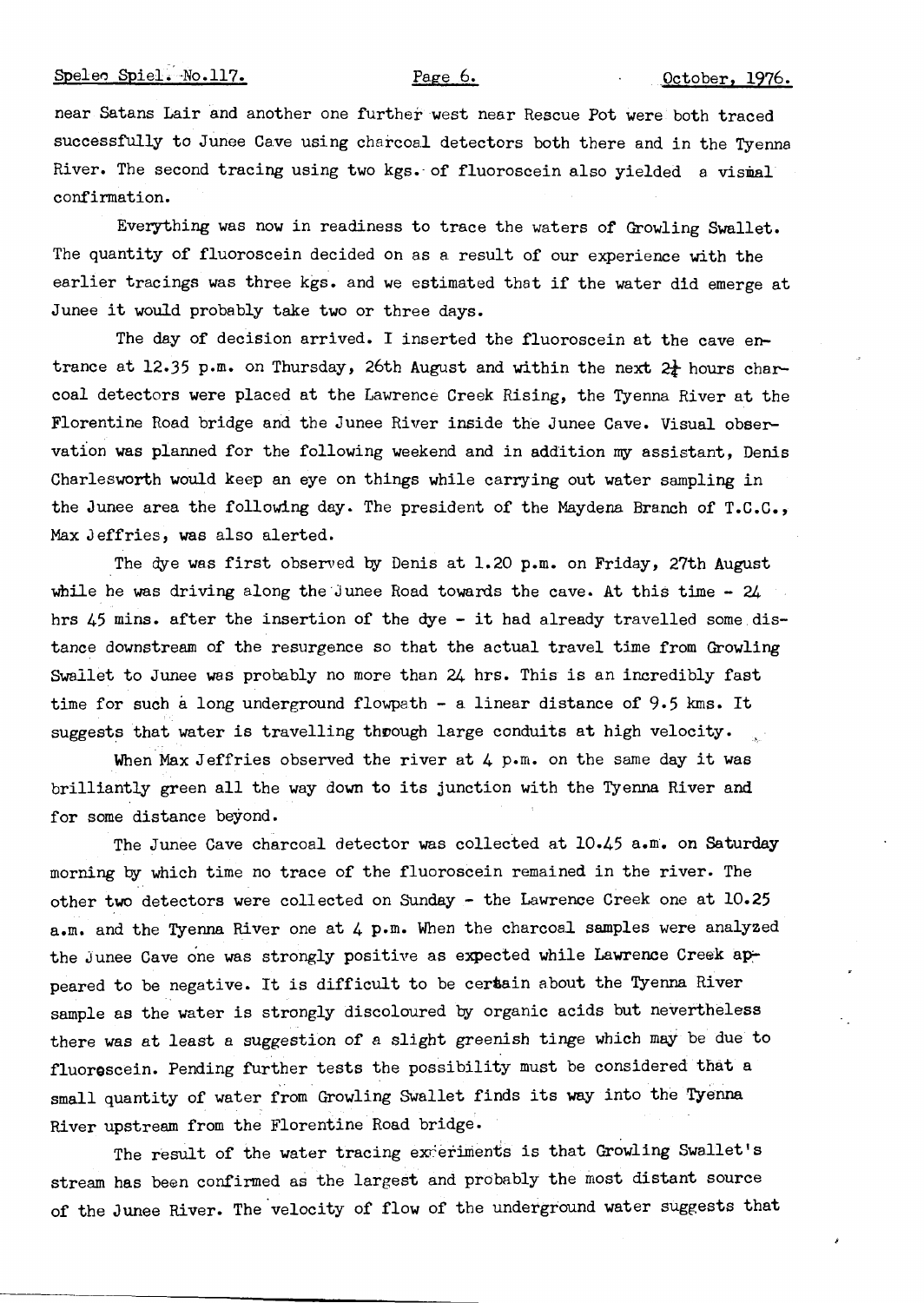#### Speleo Spiel. No.117.

**t** 

this is a highly efficient route and therefore one which has probably been in existence for a considerable period of time. The Junee area appears to have the potential of yielding the largest and most complex cave system anywhere in Australia if only <sup>a</sup>way can be found into it. The Junee master stream remains as elusive as ever but the recent new discoveries in Growling Swallet and Khazad-dun as well as the current exploration of The Chairman (JF-99) all seem to indicate that there are still many opportunities for a possible breakthrough.

References:

Corbett, **K.D.,** 1963: Geology of the Florentine Valley area. B.Sc. Honours Thesis (unpubl.) Geology Dept., University of Tasmania.

- Goede, **A.,** 1973: Hydrological observations at the Junee resurgence and a brief regional description of the Junee area, Tasmania. Helictite  $11(1)$ ,  $3 - 24$
- Hughes, T.D., 1957: Limestones in Tasmania. Geol. Surv. Min. Resources No.10. Tas. Dept. of **Mines,** 291 p.
- Whyte, R.K., 1974: Stratigraphic, structural and sedimentological investigations of Cambro - Ordovician rocks between Maydens and F'rodshhs **bp.**  B.&. Honours Thesis (unpubl. ) Geology Dept., Uni. of Tas. 163 p.

#### PRUSIK KNOTS: **AR.E** THEY SAFE??

An article in a recent edition of "Climber and Rambler" (which is the official journal of the British Mountaineering council) gave some interesting and slightly unnerving facts about the strength of Prusik knots as occasionally used by climbers. Although definitely not recommended to cavers Prusik knots can be of use when changing ropes on a pitch or negotiating an overhang at the top of a pitch when using single rope techniques.

Three different knots were tested:

Prusik knot Klemheist knot Bachmann knot

using the following materials for the prusik loop:

No.1 Hawser Laid rope, **No.2** Hawser Laid rope, 5 mm Kernmantel rope, 7 mm Kernmantel rope and  $\frac{1}{2}$  in. tape.

The idea of the tests was to subject the knot to a very severe shock and heavy load in similar circumstances to what would be found in climbing. The test rig consisted of a **WO** lb. concrete block on a drop tower and a statometer to measure the maximum force.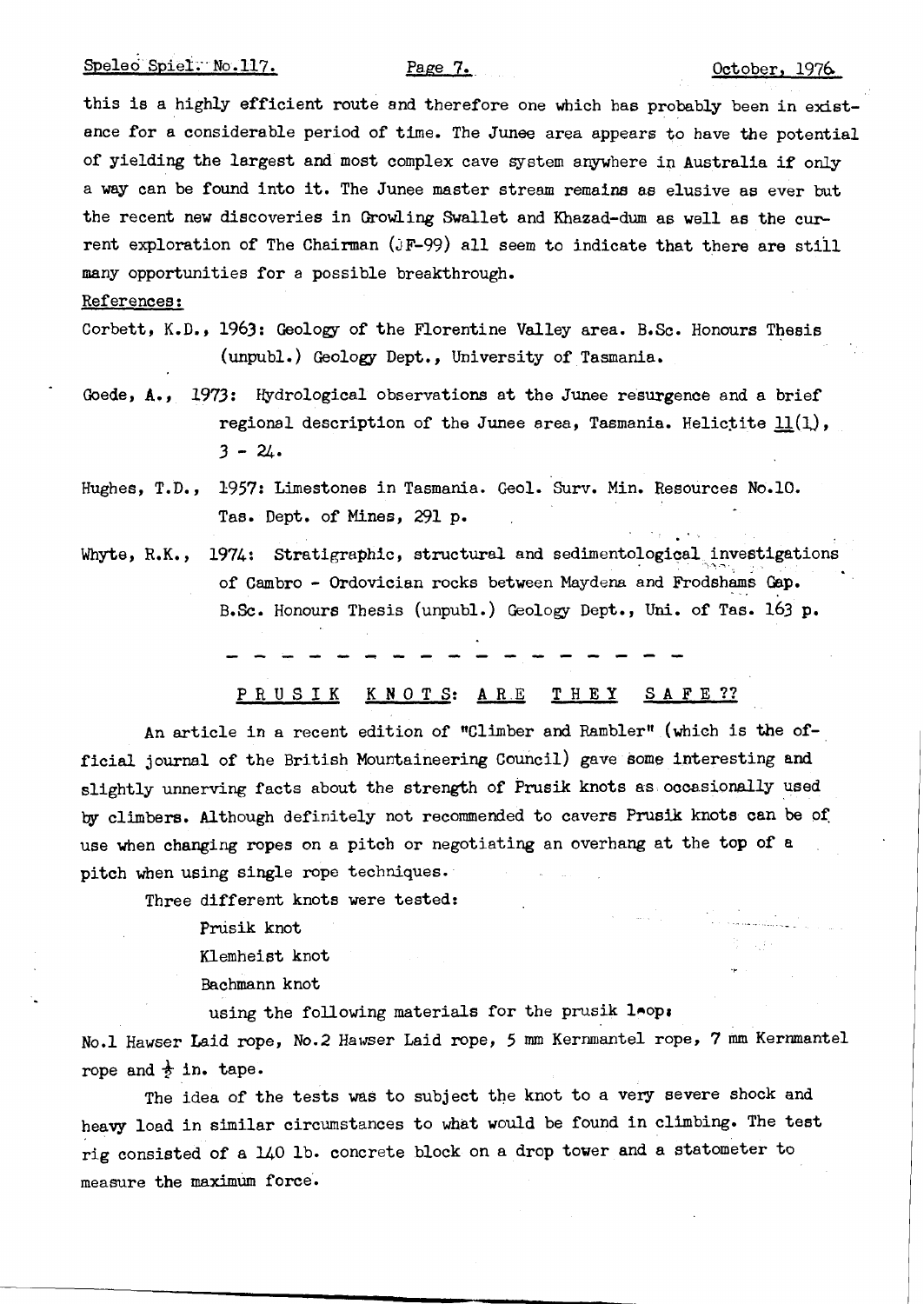A twelve foot length of Kernmantel rope (Edelweiss 11 mm) was attached to a statometer with a bowline at the top of the tower. A two to three foot loop of the material under test was attached to the rope by the required knot six feet below the meter. The other end of the loop was attached to the block by a karabiner. The drop was arranged by raising the block 6 feet from the static position which was 4 to 5 feet above the ground to allow for knot slip, rope stretch etcetera.

It is apparent from the results that there are certain materials which, if used with a particular knot, are very dangerous:

5 mm rope used in any form is dangerous if subjected to a shock load; tape used in any form is just as dangerous as 5 mm with a shock load. Tape over  $\frac{1}{2}$  in. will slip under slight loads and can be dangerous when prusiking.

No.2 rope should not be used at all for prusiking as even very small shock loads will cause it to slip.

The two remaining ropes were reasonably efficient with the No.1 Hawser laid being the best. It can be used with any form of knot. 7 mm Kernmantel is not quite as good as No.1 but still quite trustworthy, particularly with the Klemheist knot.

It appears that the prusik knot used correctly with the right size of rope can be a very useful back-up system. If at any time one is unfortunate enough to fall whilst prusiking it is far better not to grab the knot itself but the rope beneath it, if possible. The prusik knot would definitely be a very useful system in making jumars a little safer (they have been known to break) by having a prusik knot above them and also when abseiling on verg steep ground, a slack or loose prusik knot above the descendeur, being drawn down with the (gloved) hand, would be a very good back-up system just in case of a slip. The stuart Nicholas.

#### Search and Rescue Practice Eveninp.

The Search and Rescue practice at the Police Garage on Sept.22 was well attended but there were a few notable absences. The parastretcher was carefully examined and tryed out using firstly a thin person and then a somewhat more portly caver as "victimes". One club menber was "piggybacked" briefly by Col Hocking whilst trying out a back pack device for carrying an injured person in a harness on ones back. Another club member was left hanging in the same device on the end of the winch cable 15 ft. off the ground while the rest of the intrepid rescuers'tinkered with the main works of the winch. A drag-mat was also tried out to the accompaniment of shrieks of delight(fright?) from the person on board. It is to be hoped that there will be many more such practice nights so that all can become familiar with the equipment.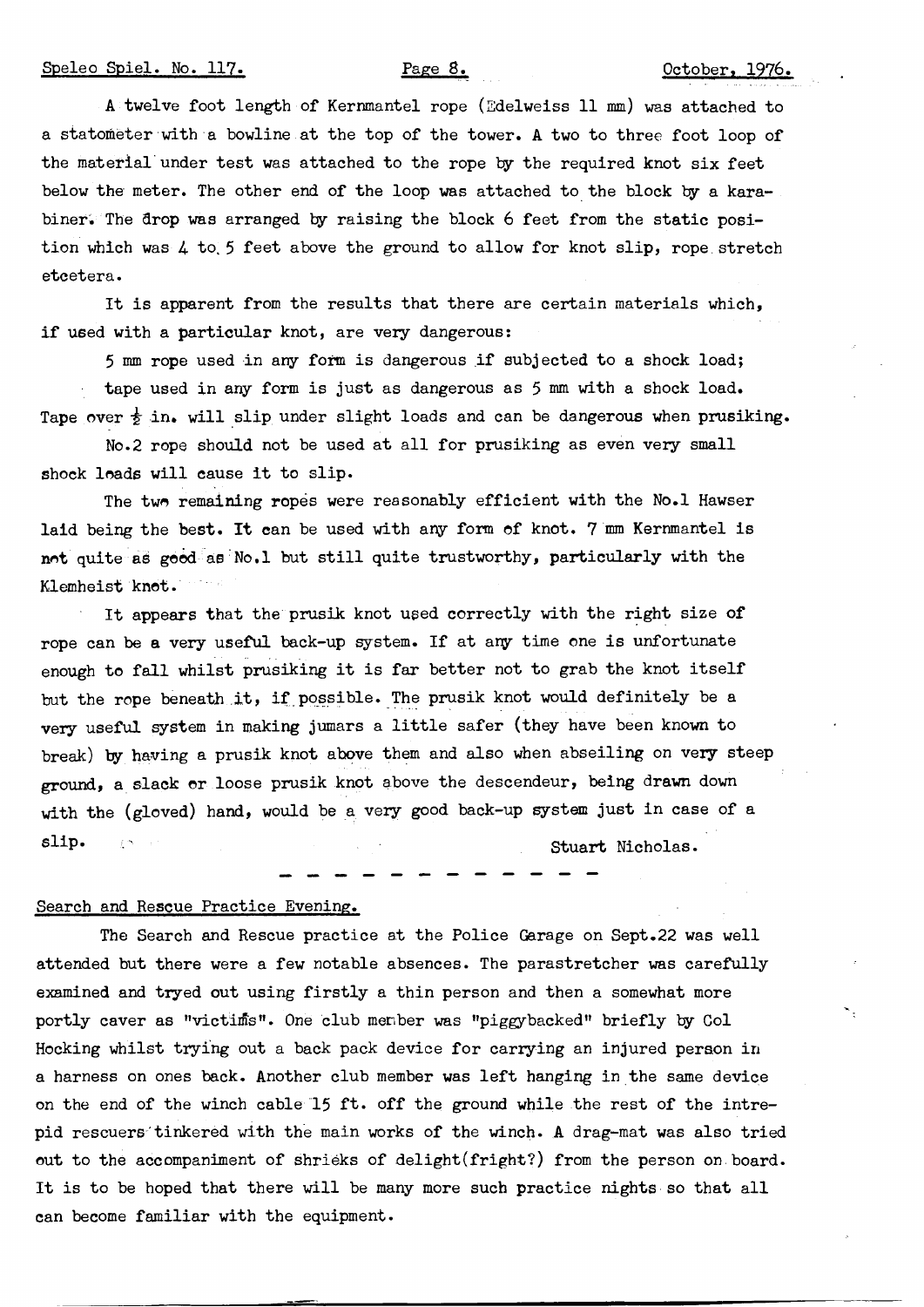Speleo Spiel No. 117. Page 9.

TRIP REPORTS.

Junee Area - The Chairman -  $12/9/76$ .

Party: Leigh Gleeson, John Parker, Steve Annan, Derek Shields and Graham Bailey.

Set off at about 10  $a.m.$  - snow covered the ground and it snowed all the way as we walked through the forest which looked beautiful coated with snow. Derek, Graham and myself descended - with John and Leigh belaying. Derek explored upstream from the chamber mentioned in the last report and reported many passages leading on but once again we were short on ladders. Altogether we were down for about  $5\frac{1}{2}$  hours and after pulling up all the pear we arrived back at the cars at about 12.15 a.m., walking in rain this time - it was a change from the snow!

There's plenty more work to be done on this cave - but we have decided to wait till summer before we go down again. Stephen Annan.

 $\mathcal{L}$ 

The Chairman Area (Junee) -  $26/9/76$ .

Party: Max Jeffries, John Parker and Anne Annan.

The aim of the trip was to explore some of the holes John had previously found in the area below the Chairman( $JF-99$ ). Firstly we all went down a small hole - the entrance being a single ladder drop - which opened into a very pretty chamber with **<sup>a</sup>** lot of formation. The ceiling of the chamber has collapsed, blocking what seems to be the entrance to another chamber.

Next we moved on to a fissure about 100 yards from the former cave. John descended 60 ft; this cave seems to be very deep and well worth further work.

After lunch we went to the "mudslide" hole, previously explored on  $26/6/76$ . John and I descended 240 ft. - with Max belaying - this was a further 60 ft. on from the previous limit of exploration. After a fairly tight squeeze at the 200 ft. level we came to a huge drop - and the end of our ladders. We all agreed that the position of the cave, the size of the drop we reached and the strength of the breeze coming through indicates that this cave could very possibly join with the Chairman-system.

We hope to organize another joint T.C.C. - S.C.S. trip to further explore the cave. Arrived back at the cars at 6.30 p.n. after a very rewarding days caving in beautiful weather.<br>
Anne Annan.

West Florentine area - 30/9/76.

Party: Max J effries, Danny Jackson (P) and Rex Petterwood (P).<br>As it was too windy to work I decided to have a look at a couple of caves recently reported in Lower Tiger area, West Florentine. Armed with two ladders, one cave light and a very weak torch plus two prospective members Danny Jackson **and** Rex Petterwood, we set off. Rex had discovered the holes in his felling coupe and directed us to same. The first hole turned out to be a beauty and quite easy to enter about a 45% slope for approx 60 ft to a very large chamber with good formation with a couple of leads off. A small squeeze led to another sizeable chamber with straws galore but no further prospects. On returning we investigated another lead off to the right into another chamber with more decoration - moonmilk, straws, stalactites, etc. At this point Danny spotted what he reckoned was a large black snake, charged backwards, and told me I could "have your bloody caving on your own!". I finally convinced him that it was only some tree roots coming down from the surface and we pushed on through a crawl and then over a rock fall and into another chamber. From here we continued for approx. another 150 ft. but the lead petered out and further progress was stopped by formation. There could be a way on but with only one light and a temperamental torch we decided it was a bit risky to continue. In all some 300 ft. of good cave - largest and best in the West Florentine.

Emerged and headed for our next prospect approx. 300 yds. away, **ENE** of first cave. A large entrance with limestone outcrop in the middle. Rigged 90 ft. of rope and slid down the 60% slope to a large chamber with some decoration and apparently all leads blocked by rockfall. Upon a bit of investigation a very tight squeeze was found leading down through the rockfall. This required a ladder as it opened out into **<sup>l</sup>** a 20 ft. drop. Danny went down and found himself in a decent sized stream passage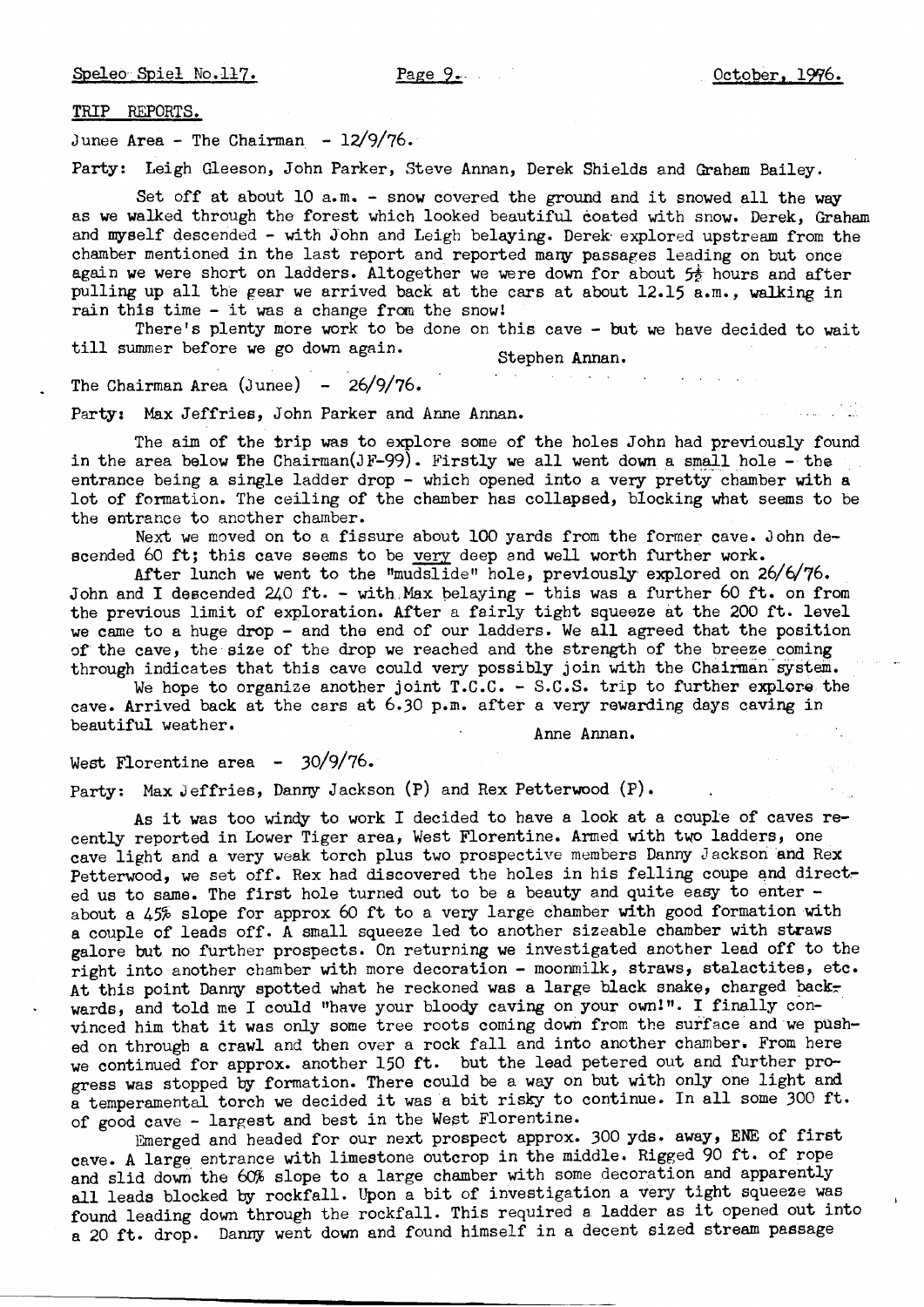## Spele<sup>\*</sup> Spiel No. 117. Page 10. October, 1976.

with some decoration. I followed through the squeeze(just) and down the ladder, and we proceeded to investigate, - downstream for approx. 100 ft (still goes) and upstream for about 150 ft. (blocked by formation). Returned to the bottom of the ladder drop to hear Rex yelling blue murder, thoroughly convinced we were both lost or dead and about to head off and fetch the search and rescue. We emerged looking like two balls of mud and highly delighted with our find. Poked around in another hole in the same area on our way back to cars but this one was a nogoer - a chamber and a sump. Had some dinner and then heard about a cave from a goof  $-$  a channel and a sump. had some dinner and then heard about a cave from<br>mate (Geoff Kennedy), who reckoned you could drive a train into it, so off we mate (decir Rennedy), who reckoned you could drive a train into it, so off we went again. The entrance was quite large - but straight down - so we rigged a couple of ladders and I talked Danny into going down while I belayed. The drop led to a creek but no leads without some digging so up gear and away. Home late and tried to convince our wives we'd had a hard days timber cutting - but the mud gave us away. The set of the Max Jeffries.

### Cave Numbering.

Numbering was carried out by Laurie Moody and party on the 28th August.

JF - 99 The Chairman. A pothole recently discovered by members of the Maydena. Branch of T.C.C. It has a 75 metre entrance pitch followed by several smaller pitches. So far the cave has not been fully explored but so far the depth has been estimated at 165 metres.

JF - **<sup>100</sup>A** small, partially explored swallet located a short distance from the Chairman. Number fixed to a tree. Partially explored by  $T.C.C. (M.B.)$ Can anybody supply the editor with a full description of this cave?

## LARGEST LAVA CAVE

,---.--------------------------------------------

Seven British explorers have found in Kenya what they believe to be the longest and deepest lava tube in the world. The tube or volcanic cave is in the Chydu Hills, 150 miles east of Nairobi and is inhabited by red-necked bats and white scorpions.

Bob Davies, from Walton-on-the-Naze, Essex, who led one of the two exploration parties, said the cave is at least seven miles long and 1,500 ft. deep. Until.now, the longest known lava tube, in Hawaii, was about 6 miles long; the deepest was in the Canary Islands, at 1,400 ft.

The party spent ten days underground. The cave is in an uninhabited, water-· less area and they had to take all supplies with them. The Britons, most of whom work in Kenya, are members of the Cave Exploration Group of East Africa. They have named the cave Leviathan.

The tube is caused by the cooling of a lava flow and is thought to be fairly recent - about 1,000 years old. Among the unexpected finds in it were items of pottery 400 years old and an ecology adapted to the complete blackness of the tube. A colony of red bats, for instance, nests more than a mile inside the tube.

(The above was reprinted from the June issue of  $"$  Climber and Rambler  $"$ .)